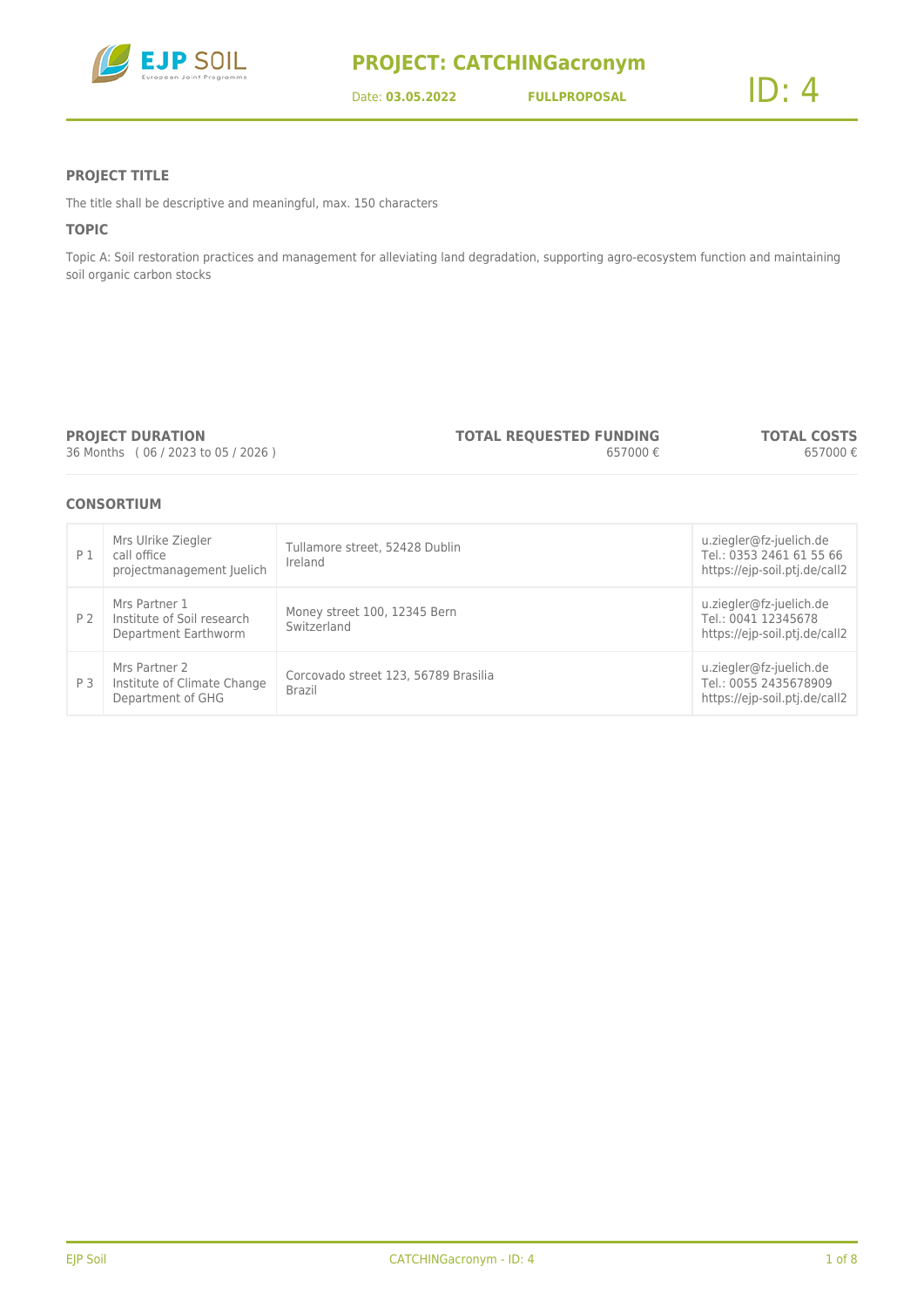### **KEYWORDS**

**Supplementary keywords** Maximum 5 keywords related to your project, separated by comma. Not required for pre-registration but for proposal submission

### PROJECT SUMMARY

#### **This field is required for pre-registration as well as proposal submission.**

Please provide a short summary of your project. This summary may be used for communication and dissemination activities in case your project is recommended for funding. Please make sure that it is publishable. (max. 3,500 characters incl. spaces)

#### **Deadline Pre-registration is 20th June 2022, 14:00 CEST (Berlin, Germany)**

#### **Deadline proposal submission is 14th Sept 2022, 14:00 CEST (Berlin, Germany)**

Figures can be inserted with a maximum size of 600px x 600 px and 2MB. Please read instruction on how to insert figures within menu FIGURES. For any difficulties, please contact the call office well in advamce before proposal submission deadline. We will support you to insert your figures.



# SCIENTIFIC EXCELLENCE

This is not needed for pre-registration but for full proposal submission. However it is allowed to already include text here.

### RELEVANCE AND IMPACT

This is not needed for pre-registration but for full proposal submission. However it is allowed to already include text here.

### IMPLEMENTATION

This is not needed for pre-registration but for full proposal submission. However it is allowed to already include text here.

## SOCIETAL & ETHICAL ASPECTS

**Selection options** no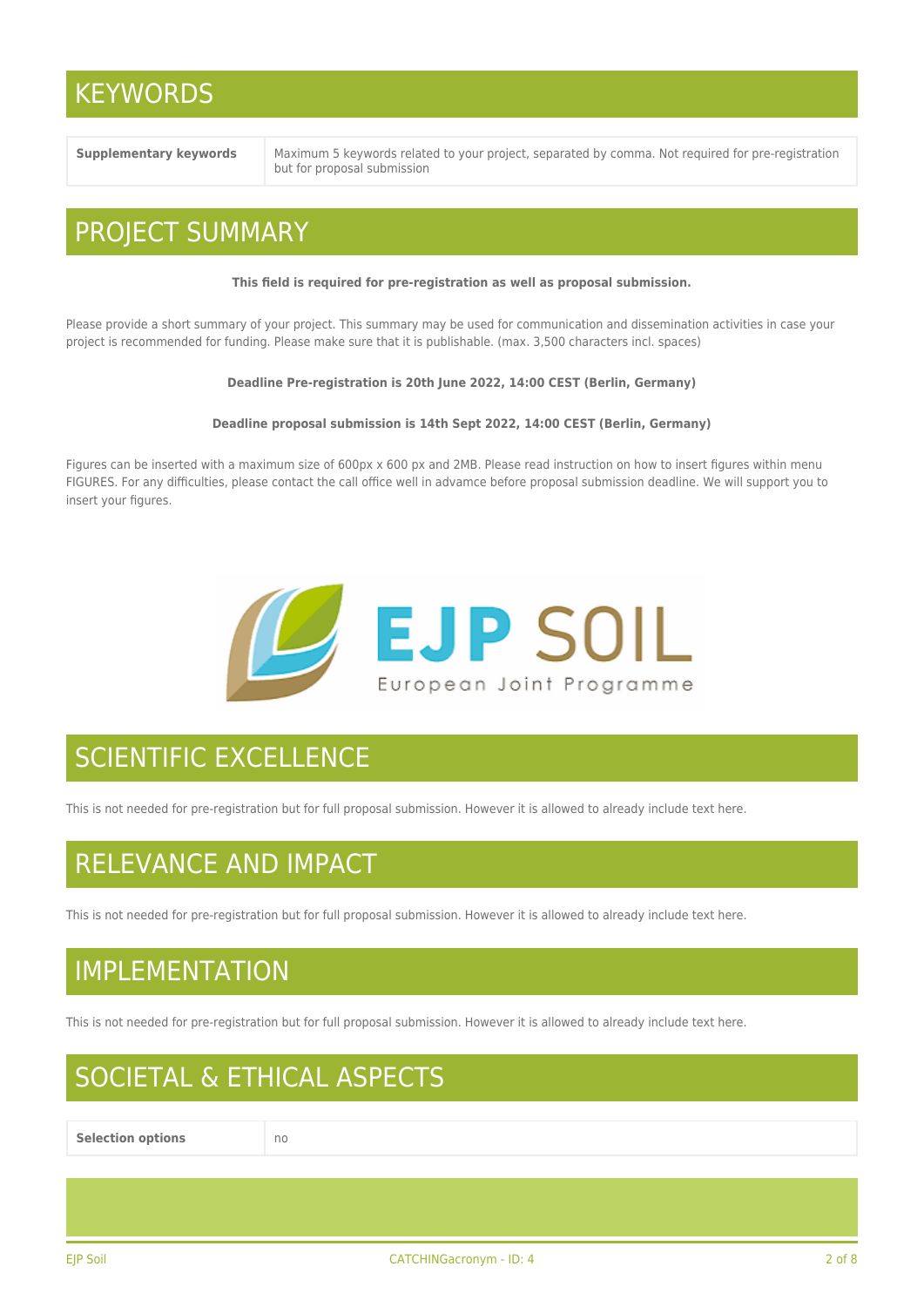If yes, please provide the results of the ethical self-assessment and/or full implementation of the 3R principles here.

This is not needed for pre-registration but for full proposal submission. However it is allowed to already include text here.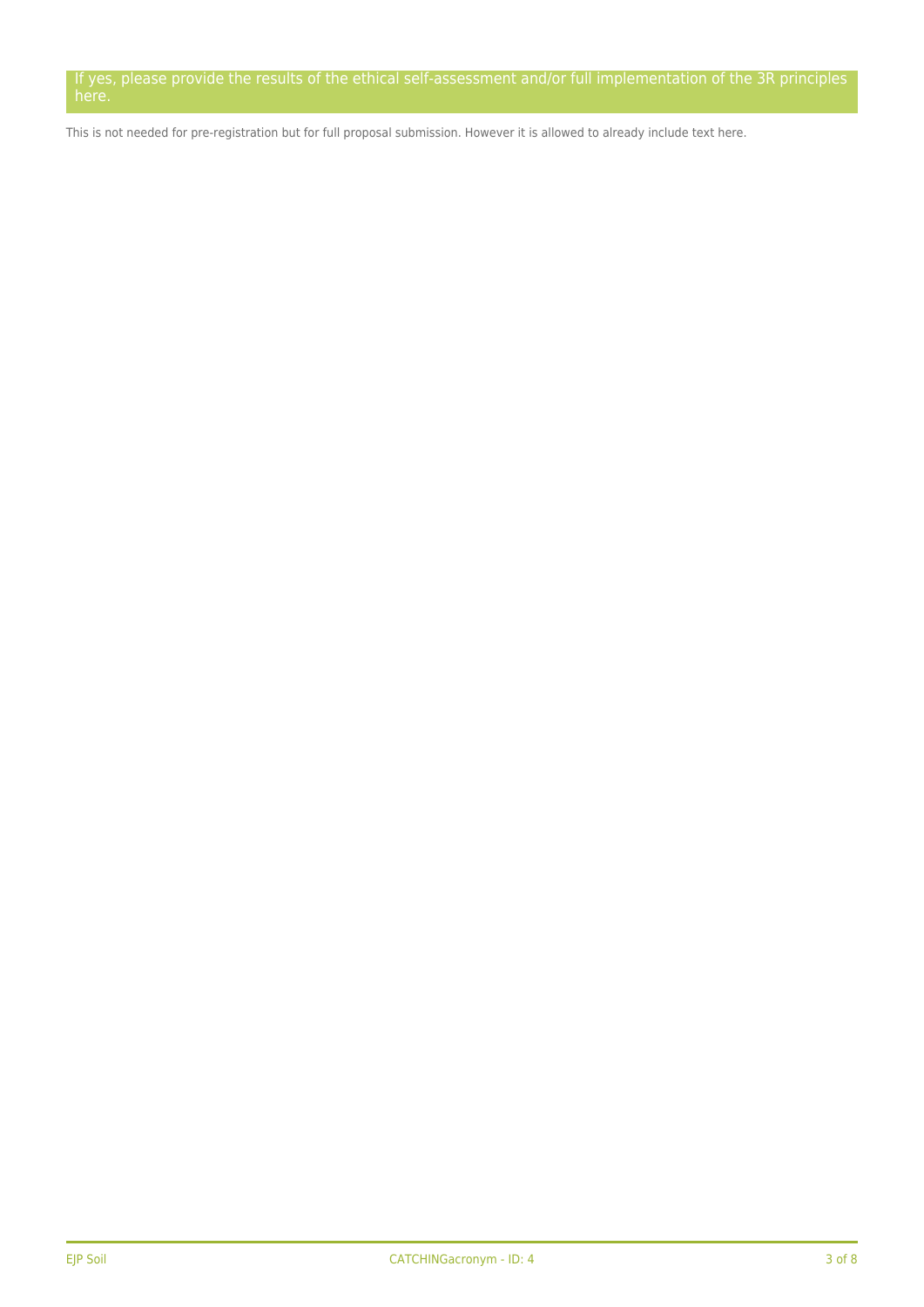# FINANCES

### Requested funding **[in k€]**

| <b>Organisation name</b>       | Personnel    | <b>Travel</b>  | Consumables /<br>Equipment | <b>Subcontracts</b>      | <b>Requested Funding</b> | <b>Total Own</b><br><b>Contribution</b> | <b>Total Costs</b> |
|--------------------------------|--------------|----------------|----------------------------|--------------------------|--------------------------|-----------------------------------------|--------------------|
| call office                    | 100          | $\overline{2}$ | 20                         | 10                       | 142                      | $\mathbf{0}$                            | 142                |
| Overhead                       | 10           | $\Omega$       | $\mathbf{0}$               | $\circ$                  |                          |                                         |                    |
| Institute of Soil<br>research  | 150          | $\Omega$       | 10                         | 4<br>164<br>$\mathbf{0}$ |                          |                                         | 164                |
| Overhead                       | $\mathbf 0$  | $\theta$       | $\mathbf 0$                | $\circ$                  |                          |                                         |                    |
| Institute of Climate<br>Change | 300          |                | 45                         | 5                        | 351                      | $\mathbf{0}$                            | 351                |
| Overhead                       | $\mathbf{0}$ | $\theta$       | $\overline{0}$             | $\circ$                  |                          |                                         |                    |
| <b>TOTAL</b>                   | 560          | 3              | 75                         | 19                       | 657                      | $\mathbf{0}$                            | 657                |

 $1$  k€ = 1000 €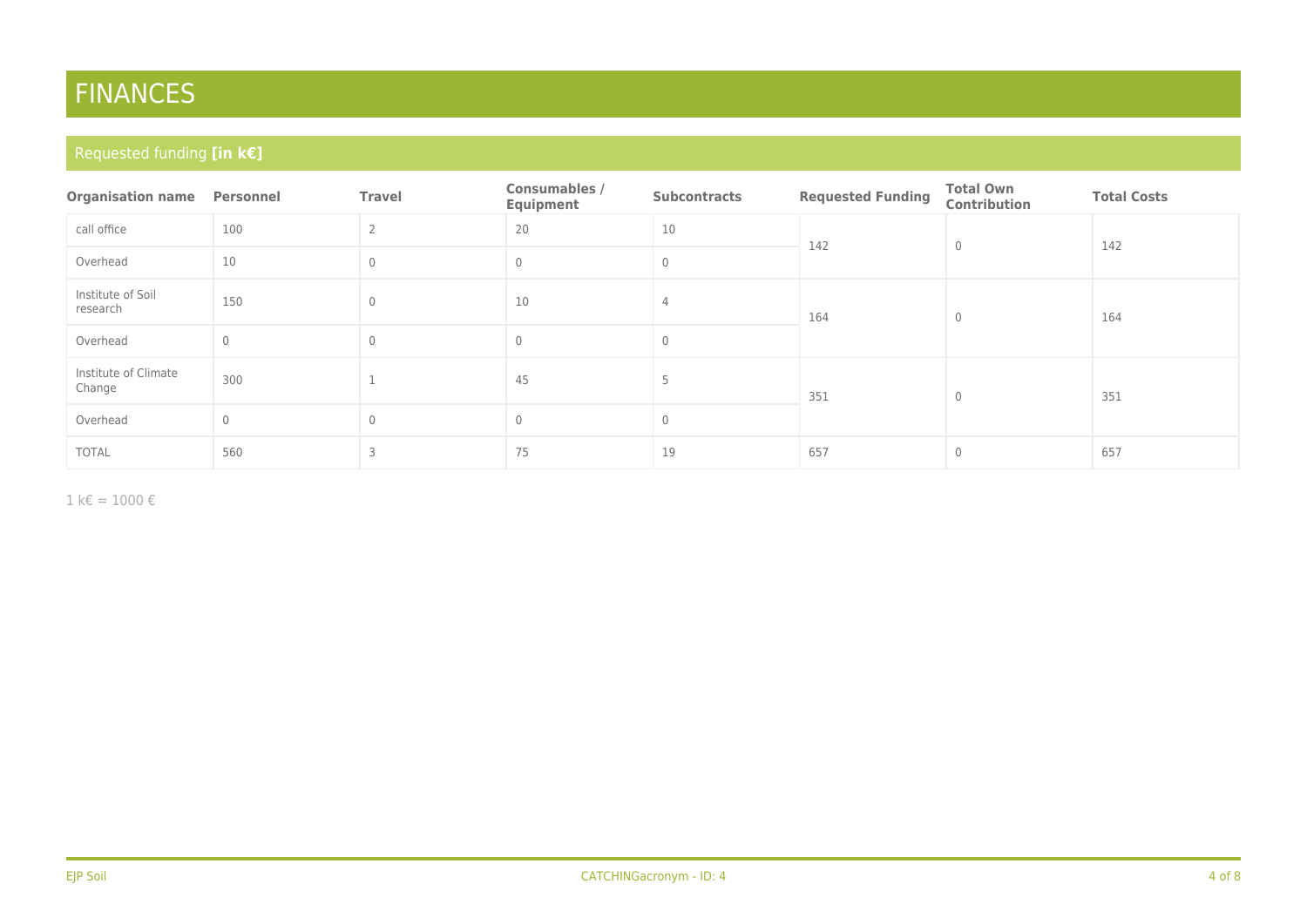### Own contribution **[in k€]**

| <b>Organisation name</b>       | Personnel | <b>Travel</b> | <b>Consumables /</b><br>Equipment | <b>Subcontracts</b> | <b>Total Own Contribution</b> |
|--------------------------------|-----------|---------------|-----------------------------------|---------------------|-------------------------------|
| call office                    |           |               |                                   |                     |                               |
| Institute of Soil<br>research  |           |               |                                   |                     |                               |
| Institute of Climate<br>Change |           |               |                                   |                     |                               |
| <b>TOTAL</b>                   |           |               |                                   |                     |                               |

 $1$  k€ = 1000 €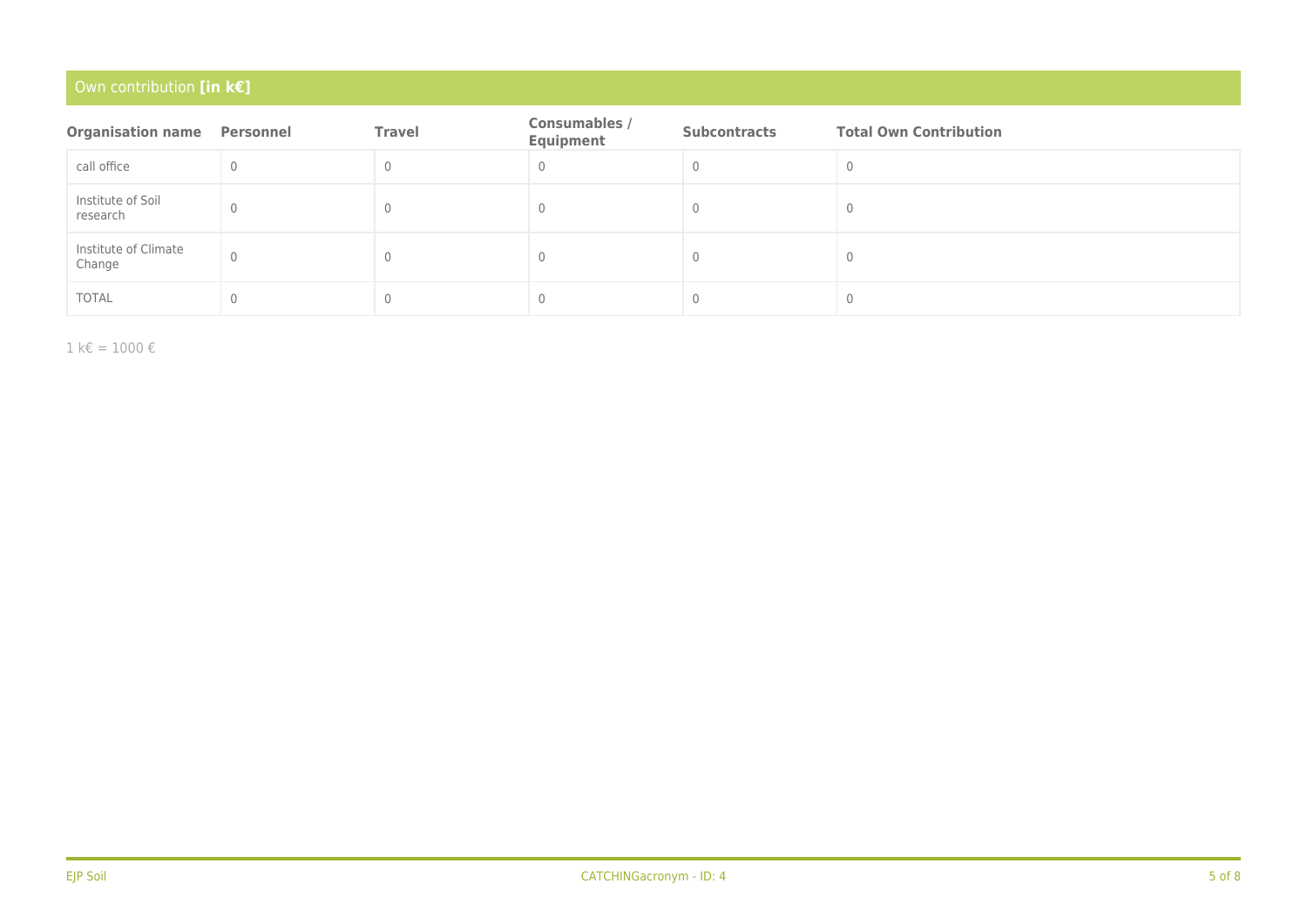# PARTNER DATA

#### **FINANCE COMMENTS**

| Personnel                      | This is not needed for pre-registration but for full proposal submission. However it is allowed to<br>already include text here. |
|--------------------------------|----------------------------------------------------------------------------------------------------------------------------------|
| Travel                         | This is not needed for pre-registration but for full proposal submission. However it is allowed to<br>already include text here. |
| <b>Consumables / Equipment</b> | This is not needed for pre-registration but for full proposal submission. However it is allowed to<br>already include text here. |
| <b>Subcontracts</b>            | This is not needed for pre-registration but for full proposal submission. However it is allowed to<br>already include text here. |

#### **TEAMMEMBER**

| <b>Title</b>         | Mr                     |
|----------------------|------------------------|
| <b>Email address</b> | c.breuer@fz-juelich.de |
| <b>First name</b>    | Christian              |
| <b>Family name</b>   | <b>Breuer</b>          |
| <b>Phone number</b>  | +49 2461 61 96929      |
| <b>Function</b>      | call office            |

#### **TASK(S)**

Please describe your task(s) in this project. This field is required for pre-registration and full proposal submission. However for preregistration only a very brief and tentative description is needed and can be adapted later on for proposal submission. The maximal length is 2,000 characters.

#### **LITERATURE REFERENCES**

- Ziegler, U., Breuer, C., et al Management of International Calls on Soils Scientific Journal on Soil (1), 33-45 (2022) https://ejp-soil.ptj.de/call2
- Ziegler, U., Breuer, C., et al How to write a perfect proposal Ghostwriter (3), 45-46 (2022)

#### **ADDITIONAL FIELDS**

| <b>Team members description</b><br>- optional | This is an optional field and not required for pre-registration nor proposal submission: In case, team<br>members are involved in your part of the proposal, please provide a short description of relevant<br>aualification and international expertise. The maximal length is 2000 characters. |
|-----------------------------------------------|--------------------------------------------------------------------------------------------------------------------------------------------------------------------------------------------------------------------------------------------------------------------------------------------------|
|-----------------------------------------------|--------------------------------------------------------------------------------------------------------------------------------------------------------------------------------------------------------------------------------------------------------------------------------------------------|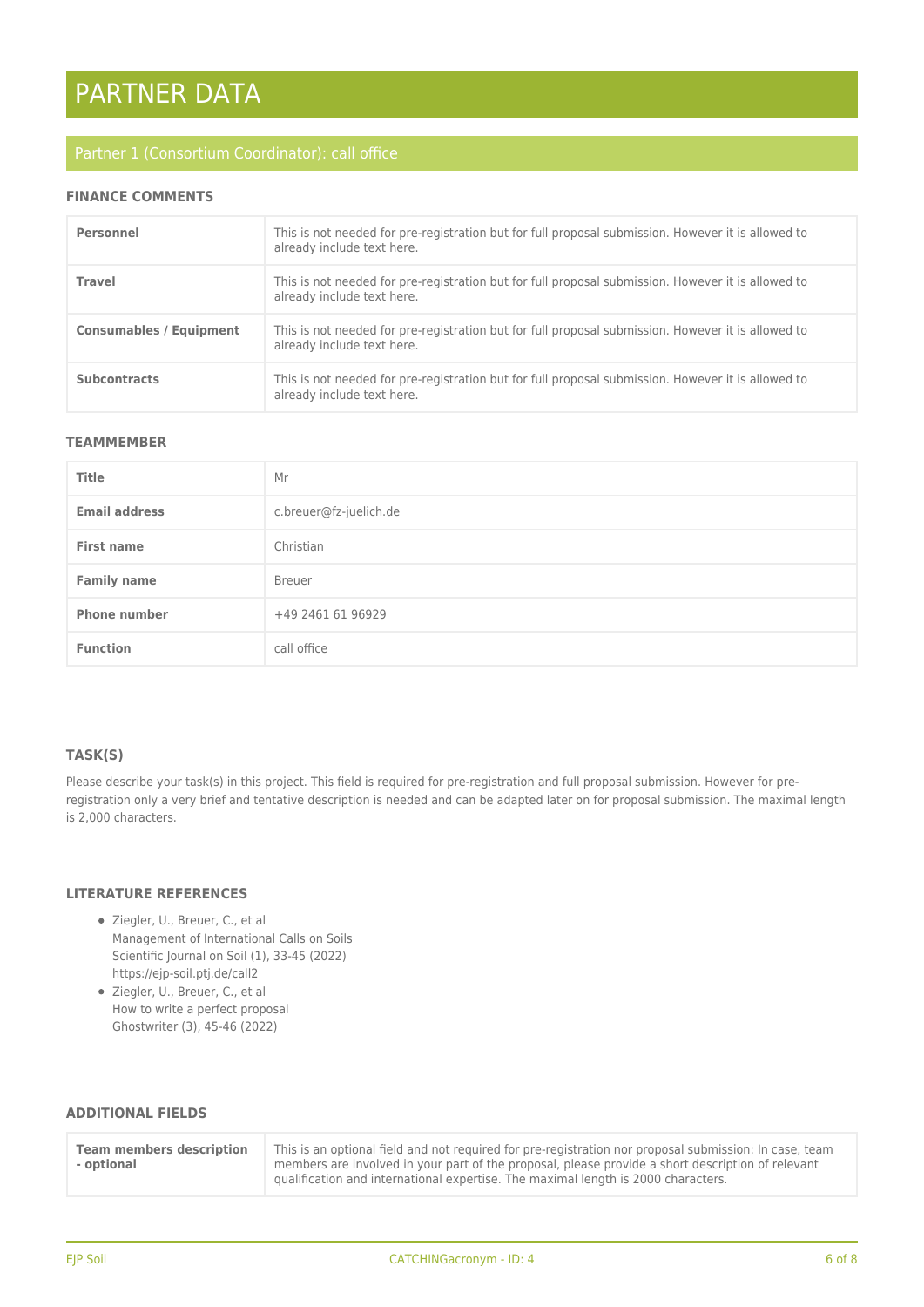#### **FINANCE COMMENTS**

| Personnel                      | This is not needed for pre-registration but for full proposal submission. However it is allowed to<br>already include text here. |
|--------------------------------|----------------------------------------------------------------------------------------------------------------------------------|
| Travel                         | This is not needed for pre-registration but for full proposal submission. However it is allowed to<br>already include text here. |
| <b>Consumables / Equipment</b> | This is not needed for pre-registration but for full proposal submission. However it is allowed to<br>already include text here. |
| <b>Subcontracts</b>            | This is not needed for pre-registration but for full proposal submission. However it is allowed to<br>already include text here. |

#### **TEAMMEMBER**

| Title                | Mr         |
|----------------------|------------|
| <b>Email address</b> |            |
| <b>First name</b>    | Teammember |
| <b>Family name</b>   | 1          |
| <b>Phone number</b>  |            |
| <b>Function</b>      |            |

#### **TASK(S)**

Please describe your task(s) in this project. This field is required for pre-registration and full proposal submission. However for preregistration only a very brief and tentative description is needed and can be adapted later on for proposal submission. The maximal length is 2,000 characters.

### **LITERATURE REFERENCES**

Ziegler, U., Breuer, C., et al Earthworms and their diet Journal of advanced Soil Research (1), 33-45 (2022) https://ejp-soil.ptj.de/call2

#### **ADDITIONAL FIELDS**

#### **FINANCE COMMENTS**

| Personnel | This is not needed for pre-registration but for full proposal submission. However it is allowed to<br>already include text here. |
|-----------|----------------------------------------------------------------------------------------------------------------------------------|
|           |                                                                                                                                  |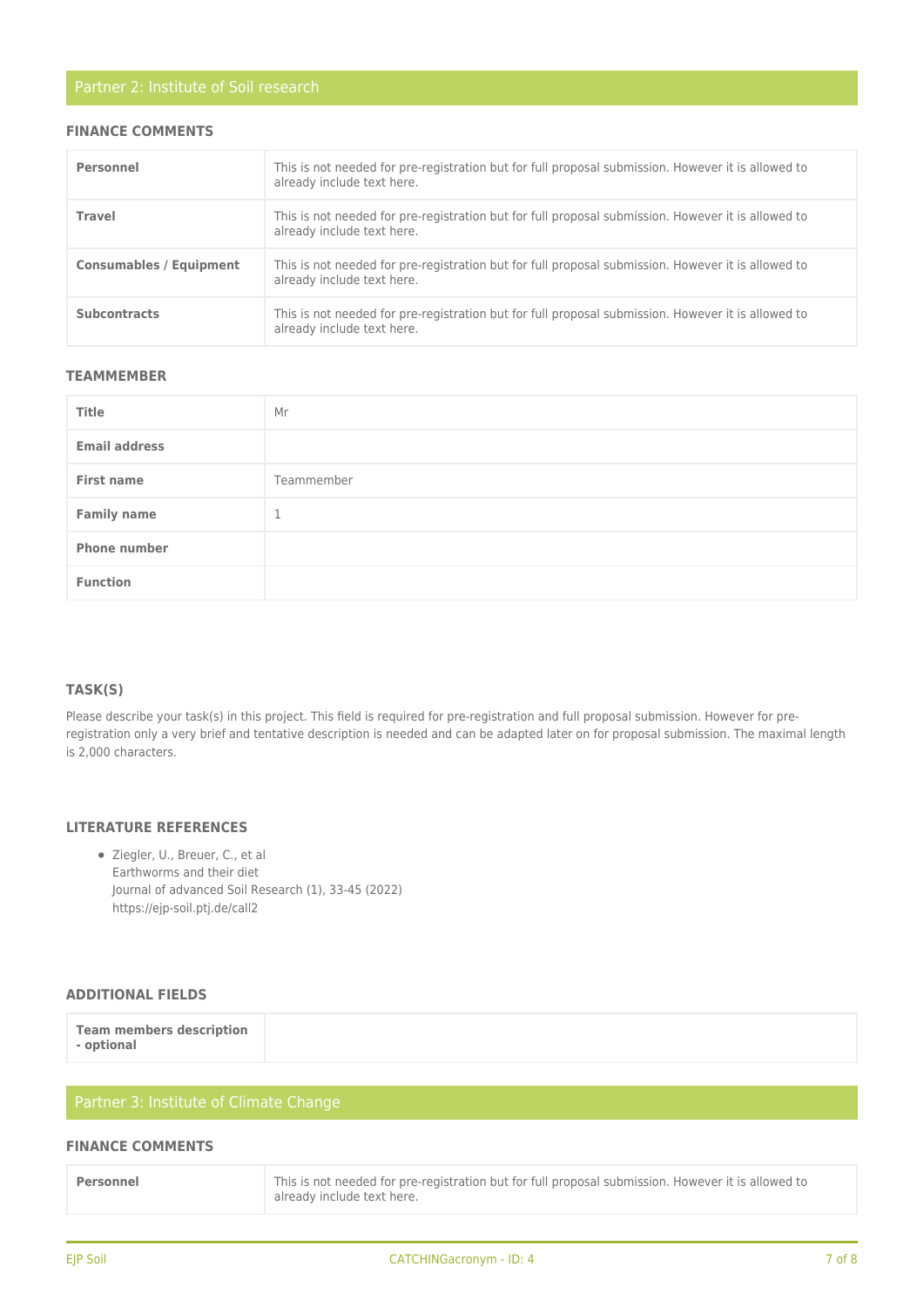| Travel                         | This is not needed for pre-registration but for full proposal submission. However it is allowed to<br>already include text here. |
|--------------------------------|----------------------------------------------------------------------------------------------------------------------------------|
| <b>Consumables / Equipment</b> | This is not needed for pre-registration but for full proposal submission. However it is allowed to<br>already include text here. |
| <b>Subcontracts</b>            | This is not needed for pre-registration but for full proposal submission. However it is allowed to<br>already include text here. |

#### **TEAMMEMBER**

#### **TASK(S)**

Please describe your task(s) in this project. This field is required for pre-registration and full proposal submission. However for preregistration only a very brief and tentative description is needed and can be adapted later on for proposal submission. The maximal length is 2,000 characters.

#### **LITERATURE REFERENCES**

#### **ADDITIONAL FIELDS**

**Team members description - optional**

## EVALUATORS

This is an optional field and not required for pre-registration nor proposal submisssion: You may name a maximum of two experts who should not review your proposal because of conflict of interest. Please enter the full name(s), affiliation (research institution, organisation) and reason for refusal of the expert(s).

max. 2,000 characters